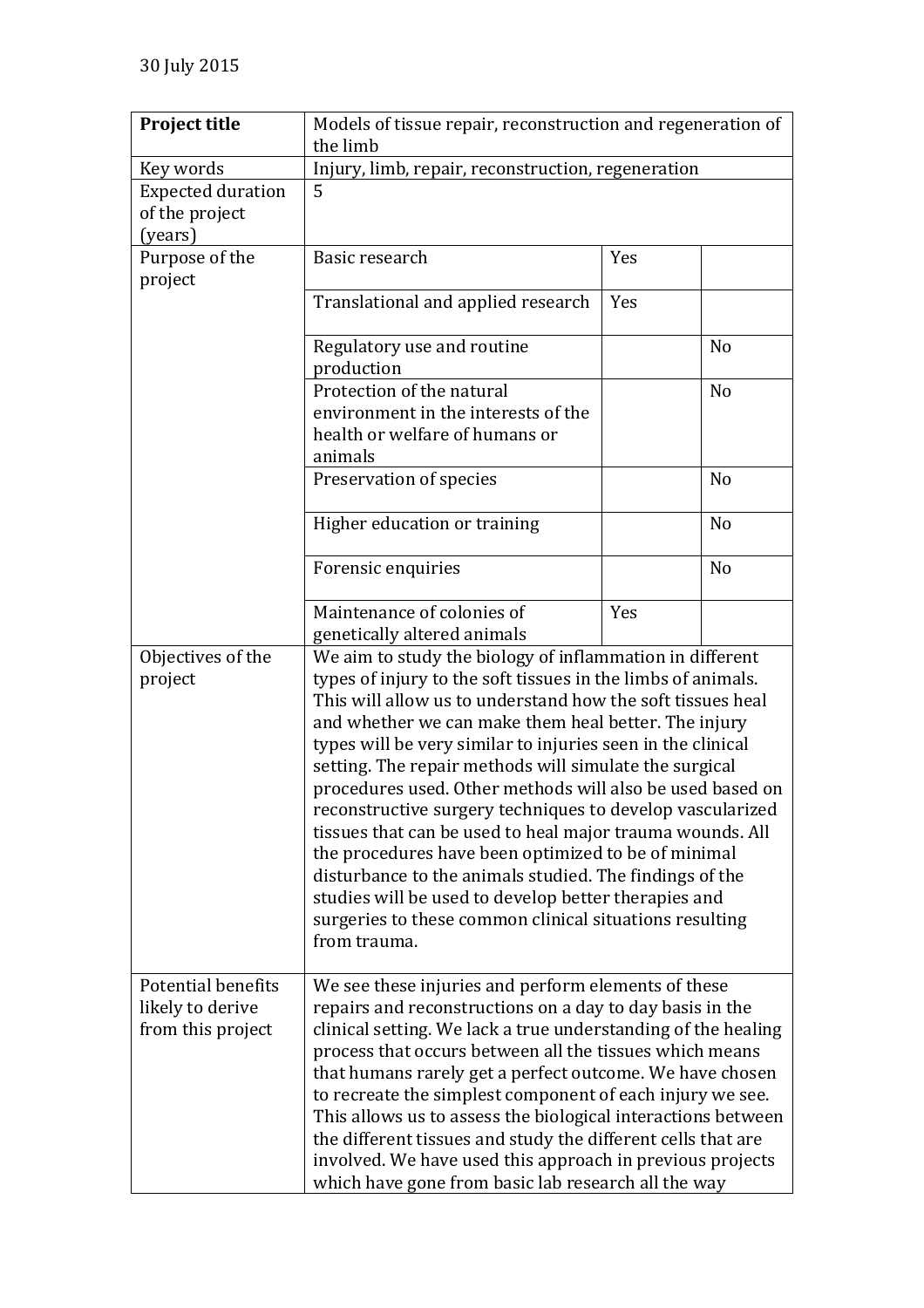|                                                                                                                                          | through to clinical trials. We will use our well-defined<br>transgenic models to simulate injury, repair and<br>reconstruction of damaged tissue in the limb. This will aim<br>to discover new novel therapies, which ultimately could be<br>beneficial to man. Our main focus is to develop our<br>reconstruction model that uses a new method to<br>vascularize and promote new tissue formation. This is<br>used as a vehicle to support cell therapies or biomaterials<br>as a realistic platform to heal big wounds like pressure<br>sores, cancer wounds or trauma wounds. We will have a<br>portfolio of clinically relevant models to help us tackle the<br>problems that arise from minor injury and severe injury to<br>the limbs.                                                                                                                                                                                                                                                                                                                                                                                                                |
|------------------------------------------------------------------------------------------------------------------------------------------|-------------------------------------------------------------------------------------------------------------------------------------------------------------------------------------------------------------------------------------------------------------------------------------------------------------------------------------------------------------------------------------------------------------------------------------------------------------------------------------------------------------------------------------------------------------------------------------------------------------------------------------------------------------------------------------------------------------------------------------------------------------------------------------------------------------------------------------------------------------------------------------------------------------------------------------------------------------------------------------------------------------------------------------------------------------------------------------------------------------------------------------------------------------|
| Species and<br>approximate<br>numbers of<br>animals expected<br>to be used, and<br>anticipated period<br>of time                         | We plan to use mice and rats as our model systems to<br>study the effect of injury. We will use mice for their genetic<br>alterations which will allow us to look at specific cell types<br>and molecular pathways of interest. The use of rats<br>provides us with a larger model that can be used to study<br>different biomaterials, which may be too large to study in<br>the mouse. We have a limit of operating on 1200 rats, 1200<br>mice and 1200 genetically modified animals on the licence.<br>We also have the aim of breeding genetically modified mice<br>of around 2000 for this project. From previous licence<br>activity this is a realistic limit over 5 years.                                                                                                                                                                                                                                                                                                                                                                                                                                                                          |
| <b>Expected adverse</b><br>effects and the<br>likely/expected<br>level of severity.<br>What will happen<br>to the animals at<br>the end. | Breeding: Animals bred on the license will be expected to<br>have either none, or mildly abnormal characteristics which<br>do not affect animal survival. If animals have a visible<br>disability they will not be used further for the surgical<br>component of the study.<br>Bone marrow transplant in mice: Mice will be used that<br>have had bone marrow transplants to study the<br>contribution of bone marrow cells to tissue formation or<br>wound healing. These mice may have diarrhoea or failure<br>to thrive in a small percentage of animals (from experience<br>5-10%). If this occurs animals will be humanely killed. The<br>generation of these mice will be of mild or moderate<br>severity. Only after full recovery from reconstitution will<br>mice be used for surgery.<br>Having conducted these surgeries over a number of years<br>we have had very few adverse problems because we have<br>ensured the surgery is of the highest standard. The<br>severity rating for the procedures is moderate although<br>some procedures have minimal physiological insult.<br>Tissue for specific assessment is all acquired by schedule 1 |